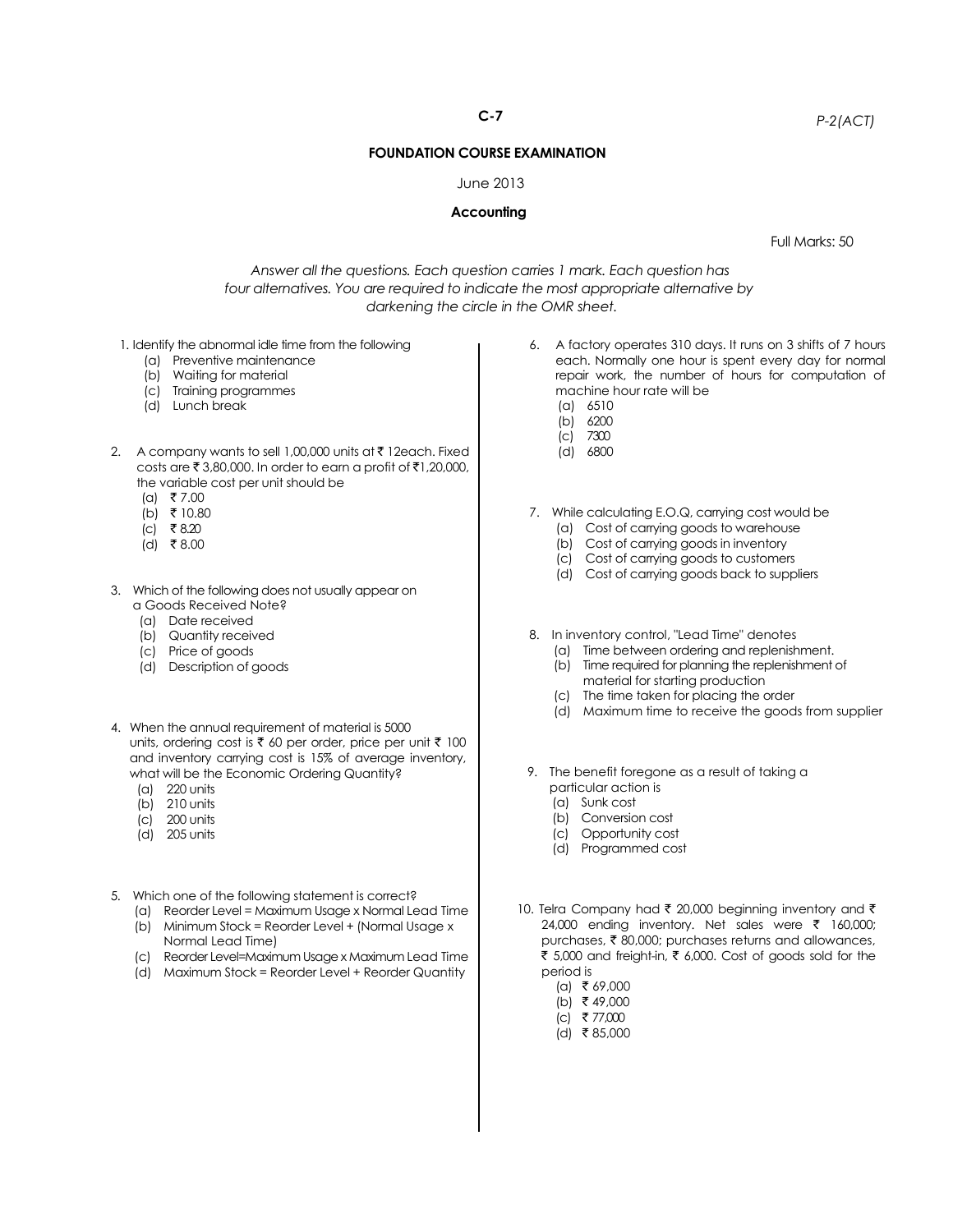- 11. An increase in fixed costs will result in which of the following?
	- (a) A decrease in the contribution : sales ratio
	- (b) A decrease in the contribution per unit
	- (c) An increase in the breakeven point sales level
	- (d) An increase in the margin of safety
- 12. If P/V ratio is 40% and Margin of safety is ₹ 30,000 the profit is
	- $(a) \times 10,000$
	- (b) ₹ 11,000
	- $(c)$  ₹ 12,000
	- $(d)$  ₹ 13,000
- 13. For a certain product, selling price per unit is  $\bar{\tau}$  10, variable cost per unit  $\bar{\tau}$  6 and fixed cost is  $\bar{\tau}$  1,00,000. Due to inflation, variable costs increase by 10% while fixed costs increased by 5%. If breakeven point is to remain unchanged, by what percentage should sales price be raised?
	- $(a) 10%$
	- (b) 9%
	- (c) 8%
	- (d) 7%
- 14. The total cost for manufacturing 54,000 units is ₹ 16,20,000 which goes up to ₹ 20,00,000, if 73,000 units are produced. The Fixed Cost is
	- .<br>(a) ₹16,20,000
	- (b) ₹ 3,80,000
	- $(C)$  ₹ 5,40,000
	- $(d)$  ₹7,20,000
- 15. The total cost of production of 1,650 units is ₹ 59,700, which includes variable cost of ₹ 29,700. If the company desires to manufacture 1,900 units, the total cost would be
	- $(a)$  ₹ 65,200  $(b)$  ₹ 65,600
	-
	- $|c|$  ₹ 64,200
	- $(d)$  ₹ 68,745
- 16. The contribution to sales ratio of a company is 20% and profit is  $\bar{\tau}$  64,500. If the total sales of the company are  $\overline{\tau}$  7,80,000, the fixed cost is
	- $(a)$  ₹ 1,56,000
	- $(b)$  ₹ 1,21,500
	- $(c)$  ₹ 1,05,600
	- $(d)$  ₹91,500
- **C-8**
	-
- 17. Pick out the correct statement
	- (a) Increase in margin of safety means increase in BEP

 **P-2(ACT)**

- (b) Increase in actual sales increases margin of safety
	- (c) Increase in variable cost increases margin of safety (d) Decrease in variable cost decreases margin of safety
- 18. The following data pertains to product X of Asian  $H<sub>1</sub>$

| Particulars        | ₹  |
|--------------------|----|
| Direct Materials   | 80 |
| Direct Iabour      | 60 |
| Variable overheads | 45 |
| Fixed overheads    | 25 |
| Total cost         | 0  |

If selling price equals variable costs plus 25% markup, selling price of the product X is

- $(a)$  ₹ 162.25
- $(b)$  ₹ 206.25  $(c)$  ₹ 175.00
- $(d)$  ₹ 231.25
- 
- 19. For a given period, profit under absorption costing is less than the profit under marginal costing, if
	- (a) Production is more than sales
	- (b) Production is equal to sales
	- (c) Opening stock is equal to sales
	- (d) Sales are more than production
- 20. Which of the following statements is not true?
	- (a) Fixed costs are fixed over a range of activity
	- (b) Variable costs are fixed per unit of production
	- (c) Fixed cost per unit is variable with a change in the production level
	- (d) Direct costs are always relevant for decision making
- 21. In a situation involving alternate choices, the best alternative is the one that results in
	- (a) Minimum Total Cost
	- (b) Maximum Incremental Revenue
	- (c) Minimum Incremental Cost
	- (d) Maximum Incremental Income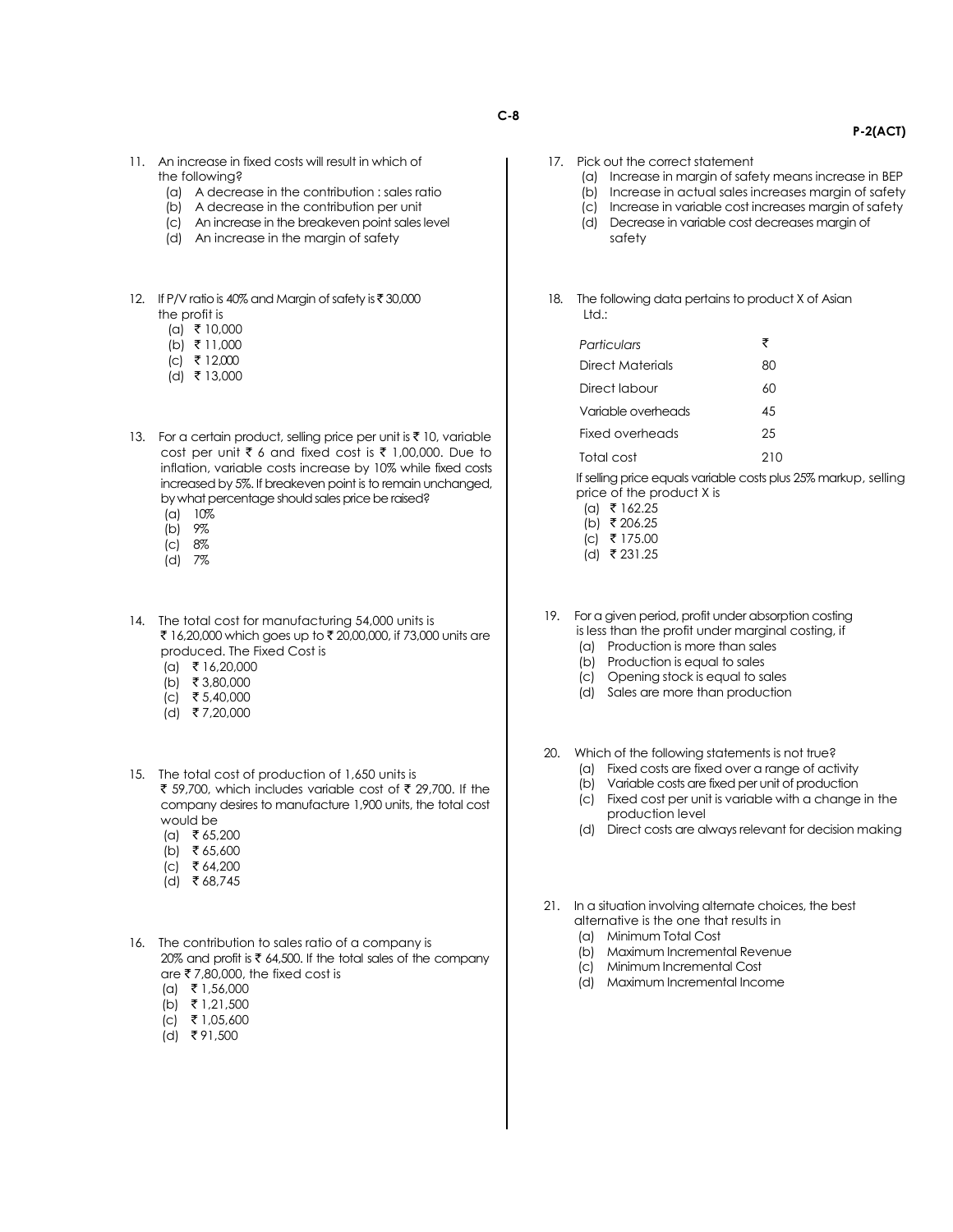22. Peso Ltd. has furnished the following data relating to a product for the year 2012-2013: Units produced 2,000

> Direct materials  $\frac{1}{3}$  80,000<br>Direct labour  $\frac{1}{3}$  90.000 Direct labour<br>Manufacturing ₹ 60,000 (25% fixed) overheads

Selling and administrative  $\bar{\bar{\tau}}$  50,000 (40% fixed) overheads

If the company manufactures 2,400 units in the next year, the cost per unit would be

- $(a)$  ₹ 122.50
- (b) ₹ 122.00
- $(c)$  ₹ 137.80
- (d) ` 142.50
- 23. Which of the following is a cost behavior oriented approach to production costing?
	- (a) Absorption costing
	- (b) Marginal costing
	- (c) Process costing
	- (d) Job order costing
- 24. Which of the following is usually prepared daily by employees for each job worked on?
	- (a) Time card
	- (b) Labour job ticket
	- (c) Punch card
	- (d) Cost control card
- 25. Primary packing materials are treated as
	- (a) Indirect materials and included in Factory Overhead.
	- (b) Indirect materials and included in Selling & Distribution Overhead
	- (c) Direct materials and included in Prime Cost
	- (d) Indirect materials and included in Administration Overhead
- 26. Which one of the following is considered as a depreciable asset?
	- (a) Land
	- (b) Live stock
	- (c) Building
	- (d) Forest and Plantation

*P-2(ACT)*

- 27. Journal is a
	- (a) Memorandum Record
	- (b) Primary Record (c) Secondary Record
	- (d) All of the above
	-
- 28. How is the "distribution of goods as free sample'' recorded in the Journal? *Debit Credit*
	-
	- (a) Trading Account Sales Account
	- (b) Advertisement Account Profit and Loss
	- (c) Purchase Account Advertisement
	- (d) Advertisement Account Purchase
		- Account

**Account** 

**Account** 

- 29. Accounting Standards on "the effect of changes in foreign exchange rate'' is
	- (a) AS-9
	- (b) AS-10
	- (c) AS-11
	- (d) AS-12
- 30. When profit is 25% on cost price, such profit on sale price will be
	- $(a) 25%  
	(b) 10%$
	- 10%
	- (c) 33 1 %
	- 2
	- (d) 20%
- 31. Net worth is excess of
	- (a) Fixed Assets over Current Liabilities
	- (b) Total Assets over Total Liabilities
	- (c) Fixed Assets over Current Assets
	- (d) Long Term Loan over Short Term Loan
- 32. On 31st December 2011, a club had subscription in arrears of  $\bar{\tau}$  16,000 and in advance  $\bar{\tau}$  4,000 respectively. During the year ended 31.12.2012, the club received subscription of  $\bar{\tau}$ 2,08,000 which includes ₹ 10,400relating to 2013. What amount of subscription will be recognized as income for the year 2012?
	- (a) 2,12,000
	- (b) 1,96,000
	- (c) 1,81,600
	- (d) 1,85,600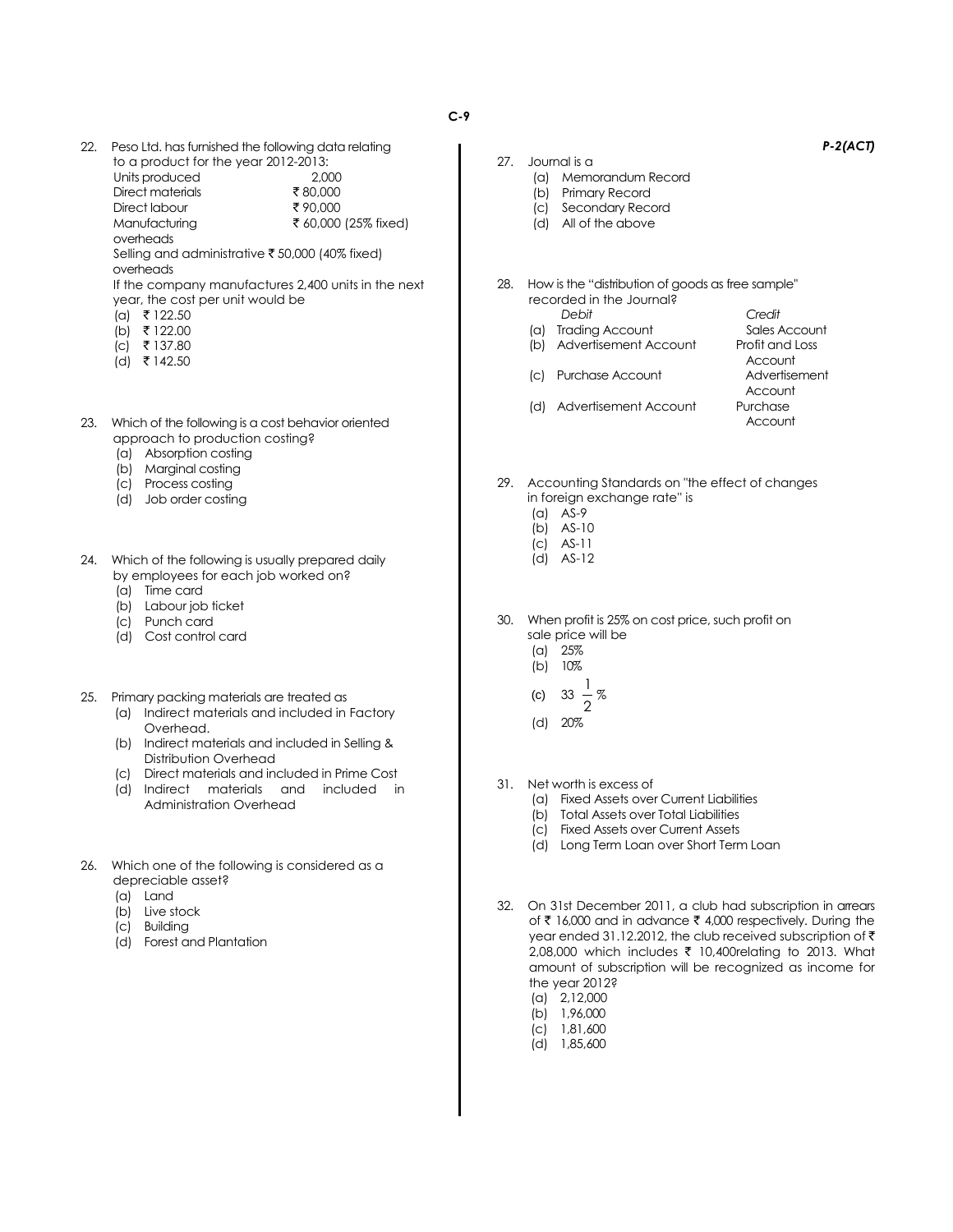- 33. Which one of the following financial statements is not prepared by a Non-profit organization?
	- (a) Balance Sheet
	- (b) Income and Expenditure Account
	- (c) Cash Flow Statement
	- (d) Receipt and Payment Account
- 34. Pre-paid expenses will not be reflected in
	- (a) Profit & Loss Account
	- (b) Cash Book
	- (c) Balance Sheet
	- (d) Cash Flow Statement
- 35. Which one of the following balance will not be carried to the next accounting period?
	- (a) Rent paid in advance
	- (b) Salary outstanding
	- (c) Closing cash balance
	- (d) Consultancy fees paid
- 36. A bill for  $\bar{\tau}$  2,75,000 for building extension was treated as repair of building, which rectification entry is correct? *Debit Credit*
	- (a) Building  $A/c$
	- (b) Building Repair A/c Cash A/c
	- (c) Building A/c Building Repair A/c
	- (d) Profit & Loss A/c Building Repair A/c
- 37. Donations received by Gymkhana club in the form of endowment are treated as
	- (a) Revenue receipts
	- (b) Deferred revenue receipts
	- (c) Capital receipts
	- (d) General income
- 38. The objective of AS 1 is
	- (a) To prohibit any change in the accounting policies
	- (b) To ensure disclosure of accounting policies
	- (c) To ensure that the effect of any change in accounting policy is adequately disclosed
	- (d) Both (b) and (c) of the above
- 
- 39. Conservatism concept does not require
	- (a) Making provision for doubtful debts
	- (b) Valuing stock at lower of cost or net realisable value
	- (c) Creating provision for discount on creditors
	- (d) Making provision for an unfavourable legal suit
	- 40. Which of the following concepts, if violated, would make comparison of financial statements over a period of time difficult?
		- (a) Cost concept
		- (b) Consistency concept
		- (c) Accounting period concept
		- (d) Accrual concept
	- 41. As per AS-3, which of the following, should be classified as an investing activity?
		- (a) Acquisition of Fixed Assets
		- (b) Disposal of Fixed Assets
		- (c) Interest Received
		- (d) (a) to (c) of the above
	- 42. As per duality concept or accounting equivalence concept, which of the following is correct?
		- (a) All increase in liabilities and increase in assets represent sources of funds
		- (b) All decrease in liabilities and decrease in assets represent sources of funds
		- (c) All increase in liabilities and decrease in assets represent sources of funds
		- (d) All increase in liabilities and increase in assets represent uses of funds
- 43. Which is the correct equation as per the double entry concept?
	- (a) Liabilities = capital + assets
	- (b) Assets + liabilities = capital
	- (c) Capital = assets liabilities
	- (d) Assets = capital liabilities
- 44. Which of the following is not a personal account?
	- (a) Capital account
	- (b) Pre-paid rent account
	- (c) Salary account
	- (d) Interest outstanding account

## **C-10** *P-2(ACT)*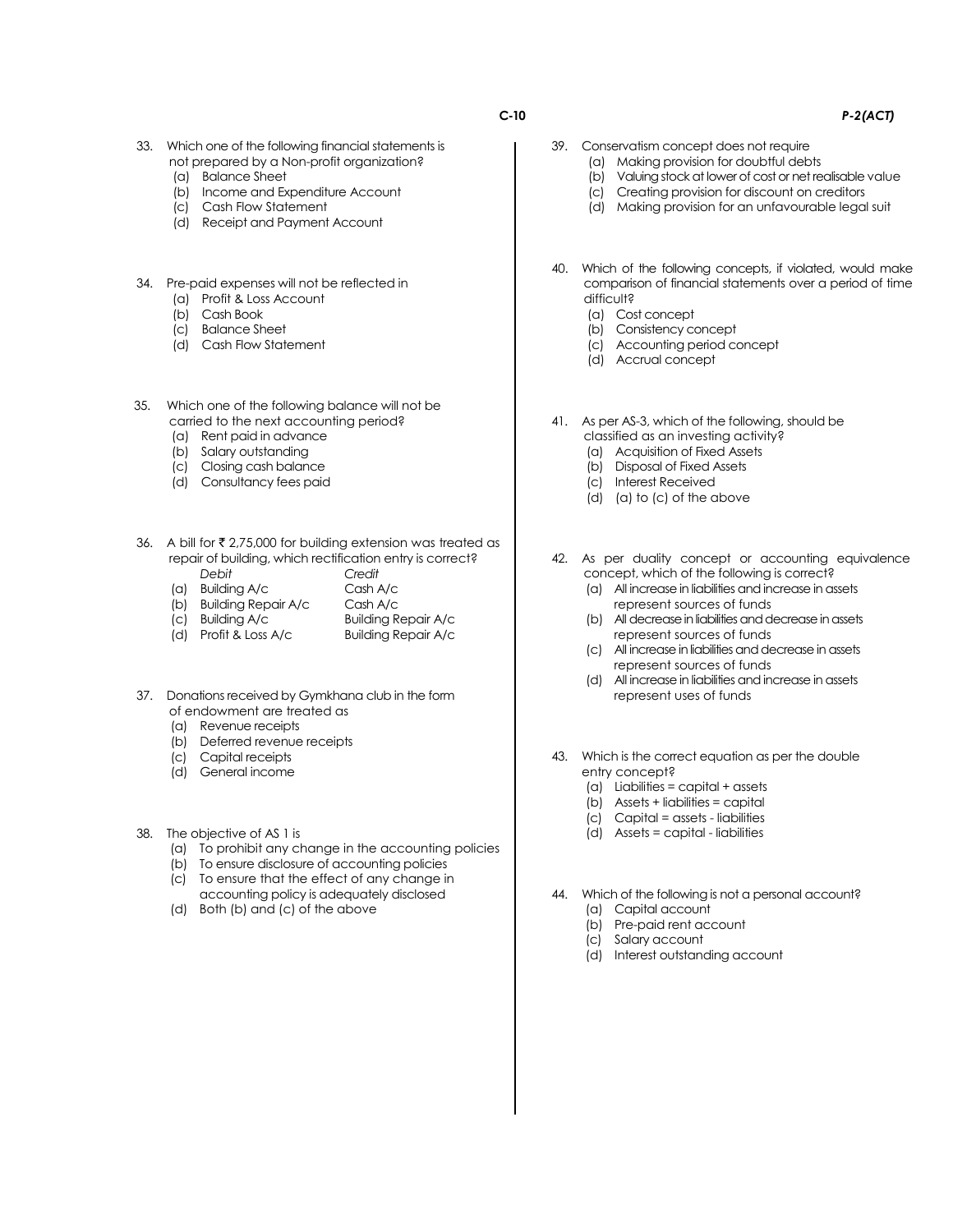- 45. The accounts receivable are shown in the balance sheet at
	- (a) Current market value
	- (b) Estimated net realizable value
	- (c) Original cost when the asset is recorded in the books of account
	- (d) Amount receivable when due
- 46. The basic objective of preparing Profit and Loss Account is
	- (a) To know the financial position of the organization on a particular period
	- (b) To know the financial results of the organization for a particular period
	- (c) To know the financial results of the organization on a particular date
	- (d) To calculate the cost of goods sold during a particular period
- 47. From the following, which is not considered as subsidiary book?
	- (a) Bills Receivable Book
	- (b) Bills Payable Book
	- (c) Journal Proper
	- (d) Cash Book

48. Which is the correct, if cash sales of  $\bar{z}$  2000 is

- omitted to be recorded in cash sales account? (a) Debit amount in trial balance has been increased by  $\bar{\mathfrak{c}}$  2000
	- (b) Debit amount in trial balance has been increased by  $\bar{\tau}$  4000
	- (c) Credit amount in trial balance has been increased by  $\bar{\tau}$  2000
	- (d) Credit amount in trial balance has been increased by  $\bar{\tau}$  4000
- 49. The cash book shows a debit balance of  $\bar{\tau}$  2370 but bank statement gives a different figure. The differences found are: a cheque for  $\bar{\tau}$  700 paid to creditors is not entered in the bank passbook and bank charges of  $\bar{z}$  67 being entered in the cash book as  $\bar{\tau}$  76. The balance shown in the pass book is
	- (a) ` 3079/- credit
	- (b) ` 3061/-credit
	- (c) ` 1679/- credit
	- (d) ` 1670/- credit
- 50. What will be effect on the net income for the current year, if the opening stock is understated by  $\bar{\tau}$  10,000 and the closing stock is overstated by  $\bar{\tau}$  5,000?
	- (a) ₹ 15,000 overstated
	- $(b)$  ₹ 15,000 understated
	- (c) ₹ 5,000 overstated
	- (d)  $\bar{z}$  5,000 understated